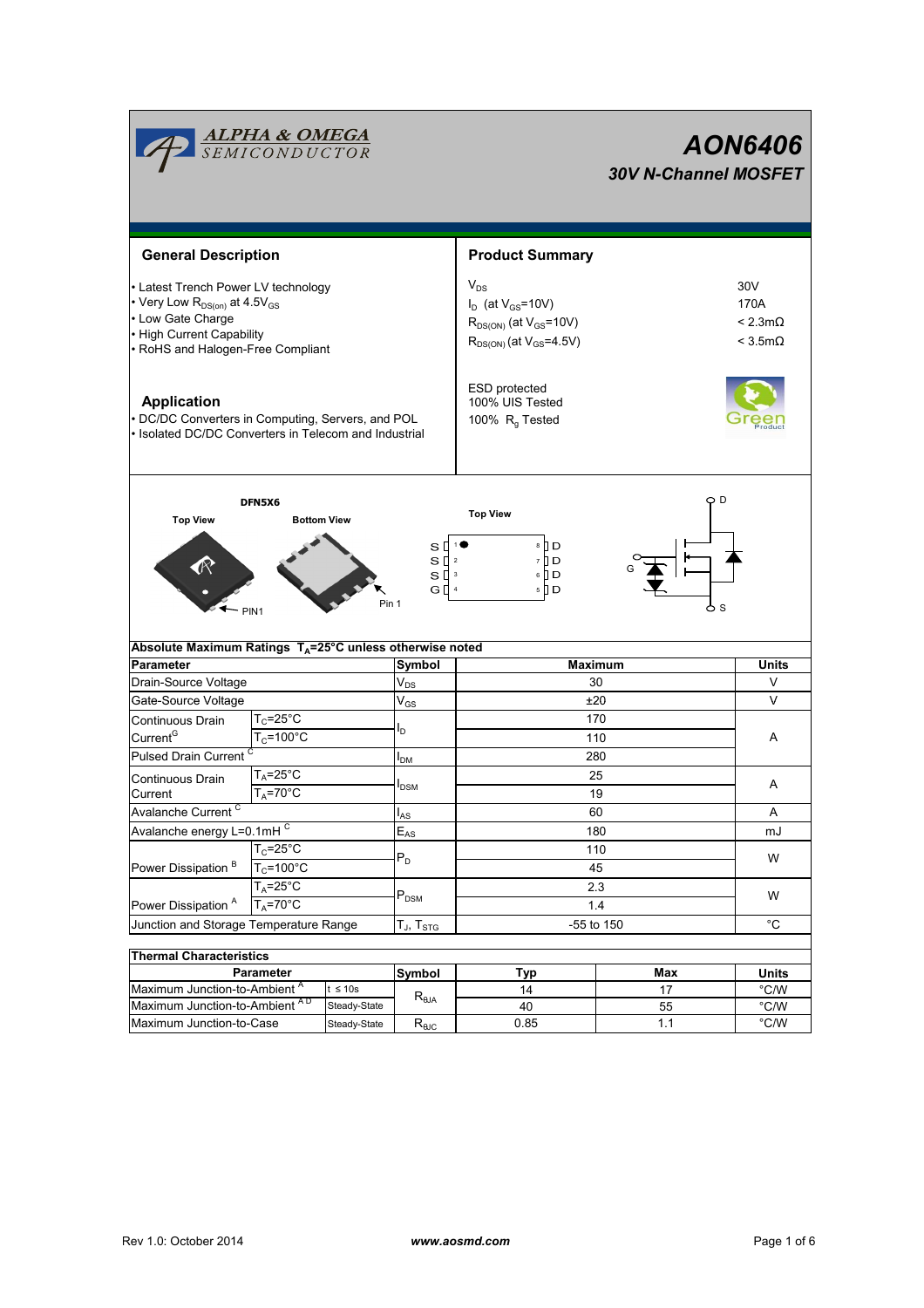## **Electrical Characteristics (TJ=25°C unless otherwise noted)**

| Symbol                     | <b>Conditions</b><br>Parameter                                                          |                                                                 |                      | Min | <b>Typ</b>     | Max  | <b>Units</b> |  |  |  |  |  |  |
|----------------------------|-----------------------------------------------------------------------------------------|-----------------------------------------------------------------|----------------------|-----|----------------|------|--------------|--|--|--|--|--|--|
| <b>STATIC PARAMETERS</b>   |                                                                                         |                                                                 |                      |     |                |      |              |  |  |  |  |  |  |
| $BV_{DSS}$                 | Drain-Source Breakdown Voltage                                                          | $I_D = 250 \mu A$ , $V_{GS} = 0V$                               |                      | 30  | 36             |      | V            |  |  |  |  |  |  |
| $I_{DSS}$                  | Zero Gate Voltage Drain Current                                                         | $V_{DS}$ =30V, $V_{GS}$ =0V                                     |                      |     |                | 1    | μA           |  |  |  |  |  |  |
|                            |                                                                                         |                                                                 | $T_1 = 55^{\circ}C$  |     |                | 5    |              |  |  |  |  |  |  |
| $I_{\rm GSS}$              | Gate-Body leakage current                                                               | $V_{DS} = 0V$ , $V_{GS} = \pm 16V$                              |                      |     |                | 10   | uA           |  |  |  |  |  |  |
| $V_{GS(th)}$               | Gate Threshold Voltage                                                                  | $V_{DS} = V_{GS} I_D = 250 \mu A$                               |                      |     |                | 2.4  | $\vee$       |  |  |  |  |  |  |
| $R_{DS(ON)}$               |                                                                                         | $V_{gs}$ =10V, I <sub>n</sub> =20A                              |                      |     | 1.9            | 2.3  |              |  |  |  |  |  |  |
|                            | Static Drain-Source On-Resistance                                                       |                                                                 | $T_i = 125^{\circ}C$ |     | 2.8            | 3.4  | $m\Omega$    |  |  |  |  |  |  |
|                            |                                                                                         | $V_{GS} = 4.5V, I_D = 20A$                                      |                      |     | 2.4            | 3.5  | $m\Omega$    |  |  |  |  |  |  |
| $g_{FS}$                   | $V_{DS}$ =5V, I <sub>D</sub> =20A<br>Forward Transconductance                           |                                                                 |                      |     | 130            |      | S            |  |  |  |  |  |  |
| $V_{SD}$                   | $I_S = 1A$ , $V_{GS} = 0V$<br>Diode Forward Voltage                                     |                                                                 |                      |     | 0.67           | 1    | $\vee$       |  |  |  |  |  |  |
| $I_{\rm S}$                | Maximum Body-Diode Continuous Current <sup>G</sup>                                      |                                                                 |                      | 170 | A              |      |              |  |  |  |  |  |  |
|                            | <b>DYNAMIC PARAMETERS</b>                                                               |                                                                 |                      |     |                |      |              |  |  |  |  |  |  |
| $C_{\text{iss}}$           | <b>Input Capacitance</b>                                                                |                                                                 |                      |     | 4300           | 5200 | pF           |  |  |  |  |  |  |
| $\mathbf{C}_{\text{oss}}$  | <b>Output Capacitance</b>                                                               | $V_{\text{GS}}$ =0V, $V_{\text{DS}}$ =15V, f=1MHz               |                      |     | 720            |      | рF           |  |  |  |  |  |  |
| $C_{\rm rss}$              | Reverse Transfer Capacitance                                                            |                                                                 |                      | 420 |                | pF   |              |  |  |  |  |  |  |
| $R_{q}$                    | Gate resistance                                                                         | $V_{GS}$ =0V, $V_{DS}$ =0V, f=1MHz                              |                      | 1   | $\overline{2}$ | 3    | Ω            |  |  |  |  |  |  |
|                            | <b>SWITCHING PARAMETERS</b>                                                             |                                                                 |                      |     |                |      |              |  |  |  |  |  |  |
| Q <sub>a</sub> (10V)       | <b>Total Gate Charge</b>                                                                | $V_{\text{GS}}$ =10V, $V_{\text{DS}}$ =15V, $I_{\text{D}}$ =20A |                      |     | 70             | 100  | nC           |  |  |  |  |  |  |
| $Q_q(4.5V)$                | <b>Total Gate Charge</b>                                                                |                                                                 |                      |     | 33             |      | nC           |  |  |  |  |  |  |
| $\mathsf{Q}_{\mathsf{gs}}$ | Gate Source Charge                                                                      |                                                                 |                      |     | 10             |      | nC           |  |  |  |  |  |  |
| $\mathsf{Q}_{\text{gd}}$   | Gate Drain Charge                                                                       |                                                                 |                      | 15  |                | nC   |              |  |  |  |  |  |  |
| $t_{D(0n)}$                | Turn-On DelayTime                                                                       |                                                                 |                      |     | 10             |      | ns           |  |  |  |  |  |  |
| t,                         | Turn-On Rise Time<br>$V_{\text{cs}}$ =10V, $V_{\text{DS}}$ =15V, R <sub>i</sub> =0.75Ω, |                                                                 |                      |     | 6.5            |      | ns           |  |  |  |  |  |  |
| $t_{D{\rm (off)}}$         | <b>Turn-Off DelayTime</b>                                                               | $R_{\text{GEN}} = 3\Omega$                                      |                      |     | 75             |      | ns           |  |  |  |  |  |  |
| $\mathbf{t}_\mathrm{f}$    | <b>Turn-Off Fall Time</b>                                                               |                                                                 |                      | 18  |                | ns   |              |  |  |  |  |  |  |
| $\mathfrak{t}_{\text{rr}}$ | Body Diode Reverse Recovery Time                                                        | $I_F$ =20A, dl/dt=500A/ $\mu$ s                                 |                      | 30  |                | ns   |              |  |  |  |  |  |  |
| $Q_{\text{rr}}$            | $IE=20A$ , dl/dt=500A/us<br>Body Diode Reverse Recovery Charge                          |                                                                 |                      |     | 15             |      | nC           |  |  |  |  |  |  |

A. The value of R<sub>θJA</sub> is measured with the device mounted on 1in<sup>2</sup> FR-4 board with 2oz. Copper, in a still air environment with T<sub>A</sub> =25°C. The Power dissipation  $\overline{P}_{\text{DSM}}$  is based on R  $_{\text{6JA}}$  and the maximum allowed junction temperature of 150°C. The value in any given application depends on the user's specific board design, and the maximum temperature of 150 $^{\circ}$  C may be used if the PCB allows it.

B. The power dissipation P<sub>D</sub> is based on T<sub>J(MAX)</sub>=150°C, using junction-to-case thermal resistance, and is more useful in setting the upper<br>dissipation limit for cases where additional heatsinking is used.

C. Repetitive rating, pulse width limited by junction temperature T<sub>J(MAX)</sub>=150°C. Ratings are based on low frequency and duty cycles to keep initial  $T_{\rm J}$  =25° C.

D. The R<sub>suA</sub> is the sum of the thermal impedence from junction to case R<sub>suc</sub> and case to ambient.<br>E. The static characteristics in Figures 1 to 6 are obtained using <300µs pulses, duty cycle 0.5% max.<br>F. These curves ar

maximum junction temperature of T<sub>J(MAX)</sub>=150°C. The SOA curve provides a single pulse rating.<br>G. The maximum current rating is package limited.<br>H. These tests are performed with the device mounted on 1 in<sup>2</sup> FR-4 board wi

THIS PRODUCT HAS BEEN DESIGNED AND QUALIFIED FOR THE CONSUMER MARKET. APPLICATIONS OR USES AS CRITICAL COMPONENTS IN LIFE SUPPORT DEVICES OR SYSTEMS ARE NOT AUTHORIZED. AOS DOES NOT ASSUME ANY LIABILITY ARISING OUT OF SUCH APPLICATIONS OR USES OF ITS PRODUCTS. AOS RESERVES THE RIGHT TO IMPROVE PRODUCT DESIGN, FUNCTIONS AND RELIABILITY WITHOUT NOTICE.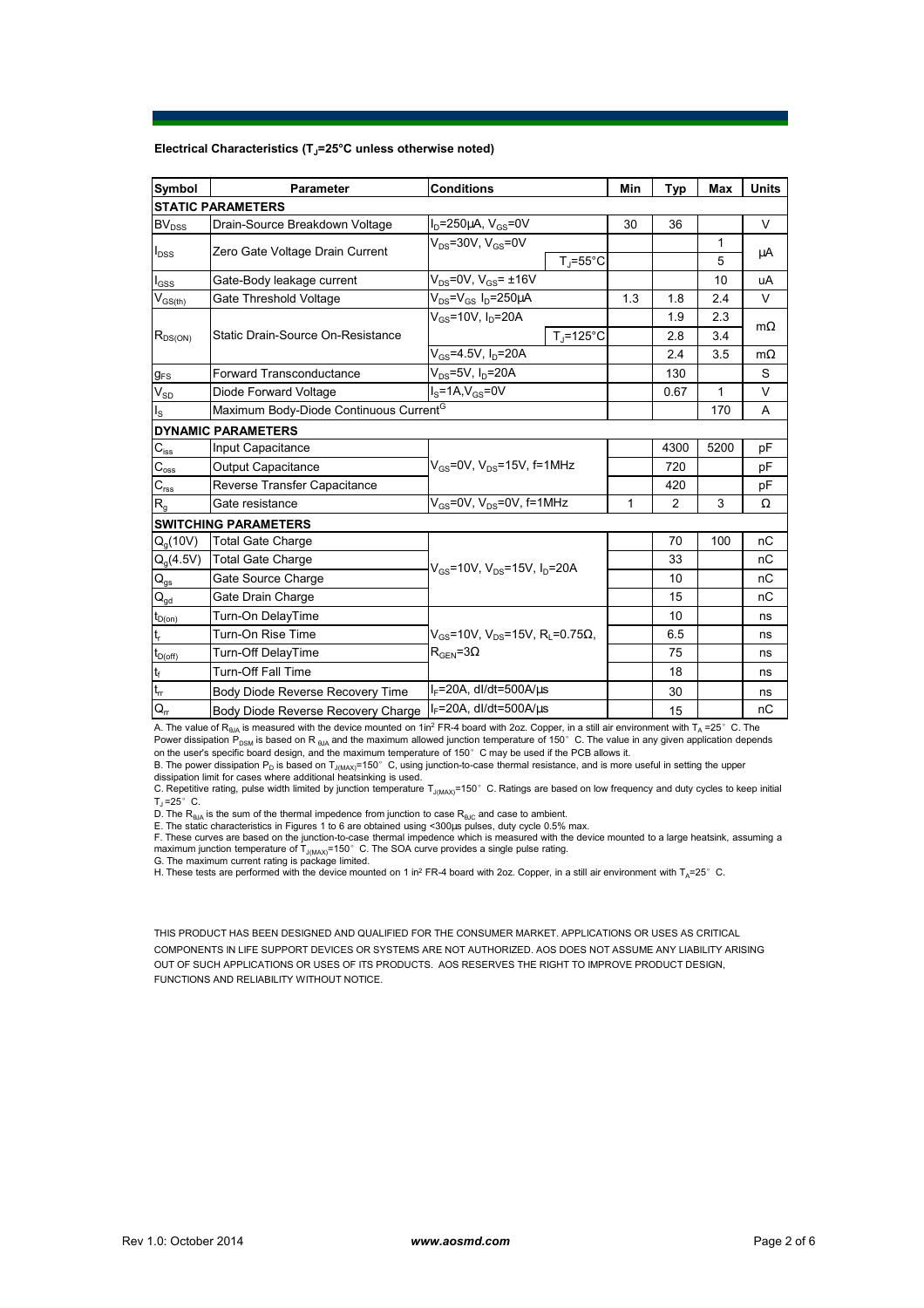

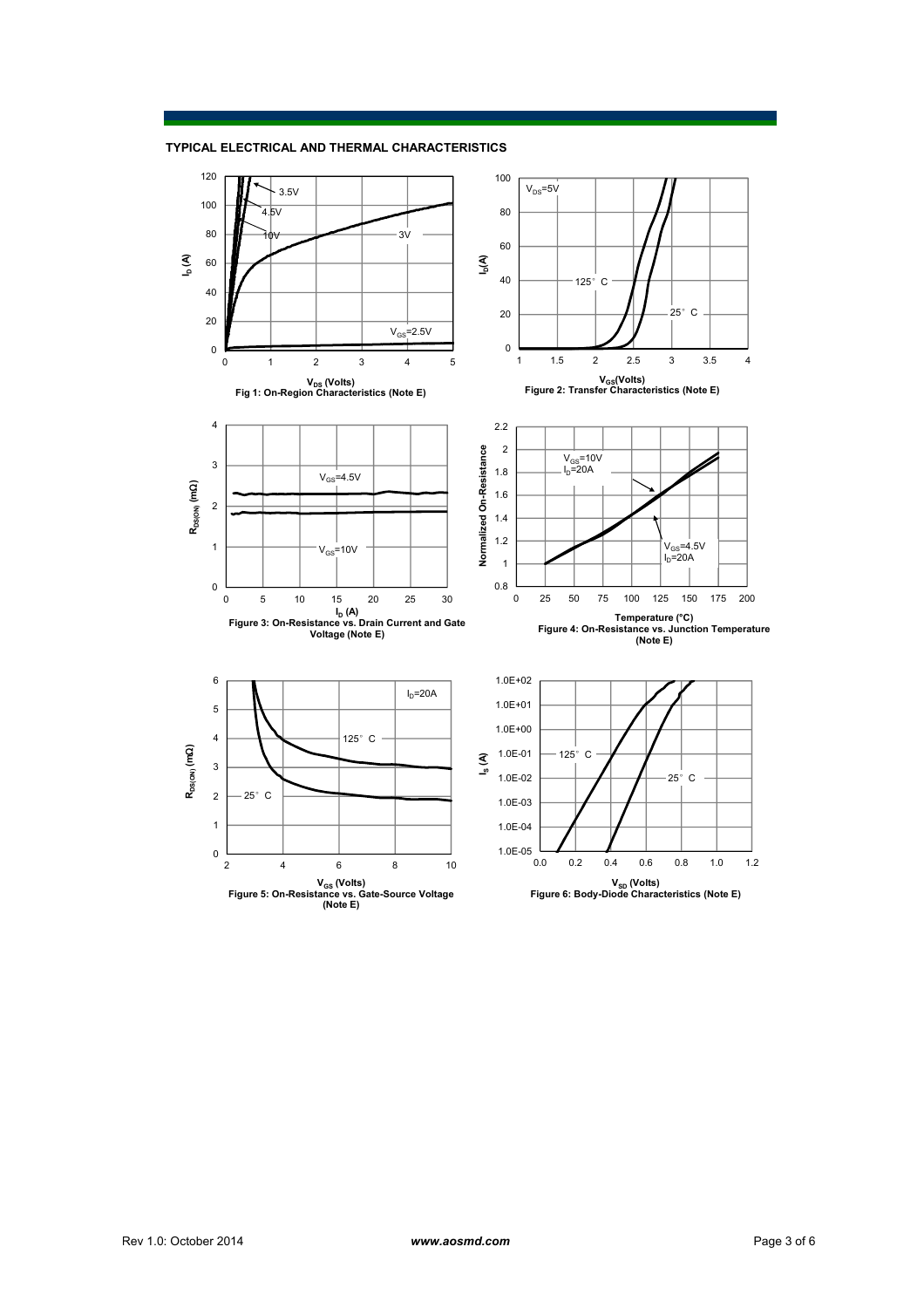

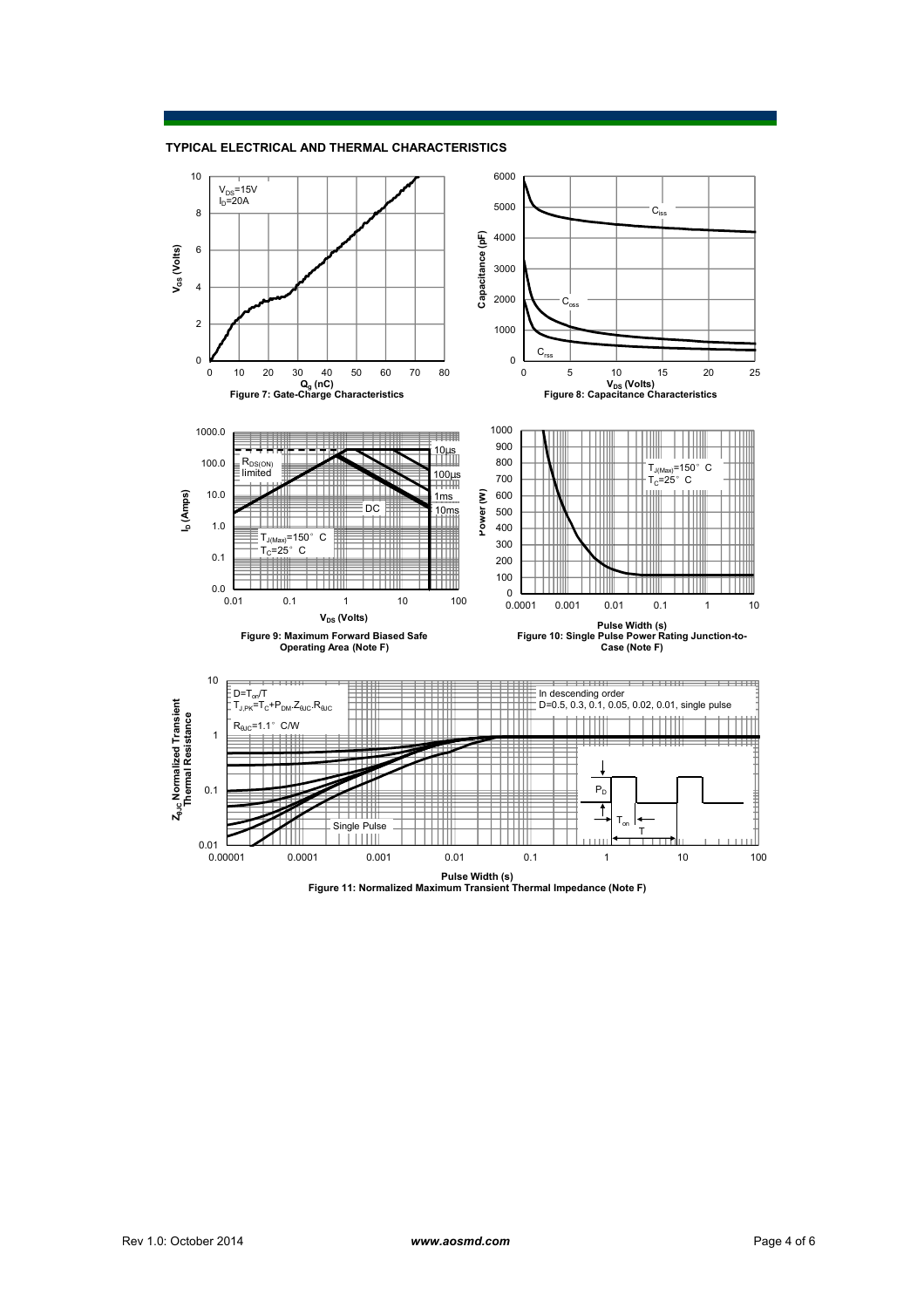**TYPICAL ELECTRICAL AND THERMAL CHARACTERISTICS**